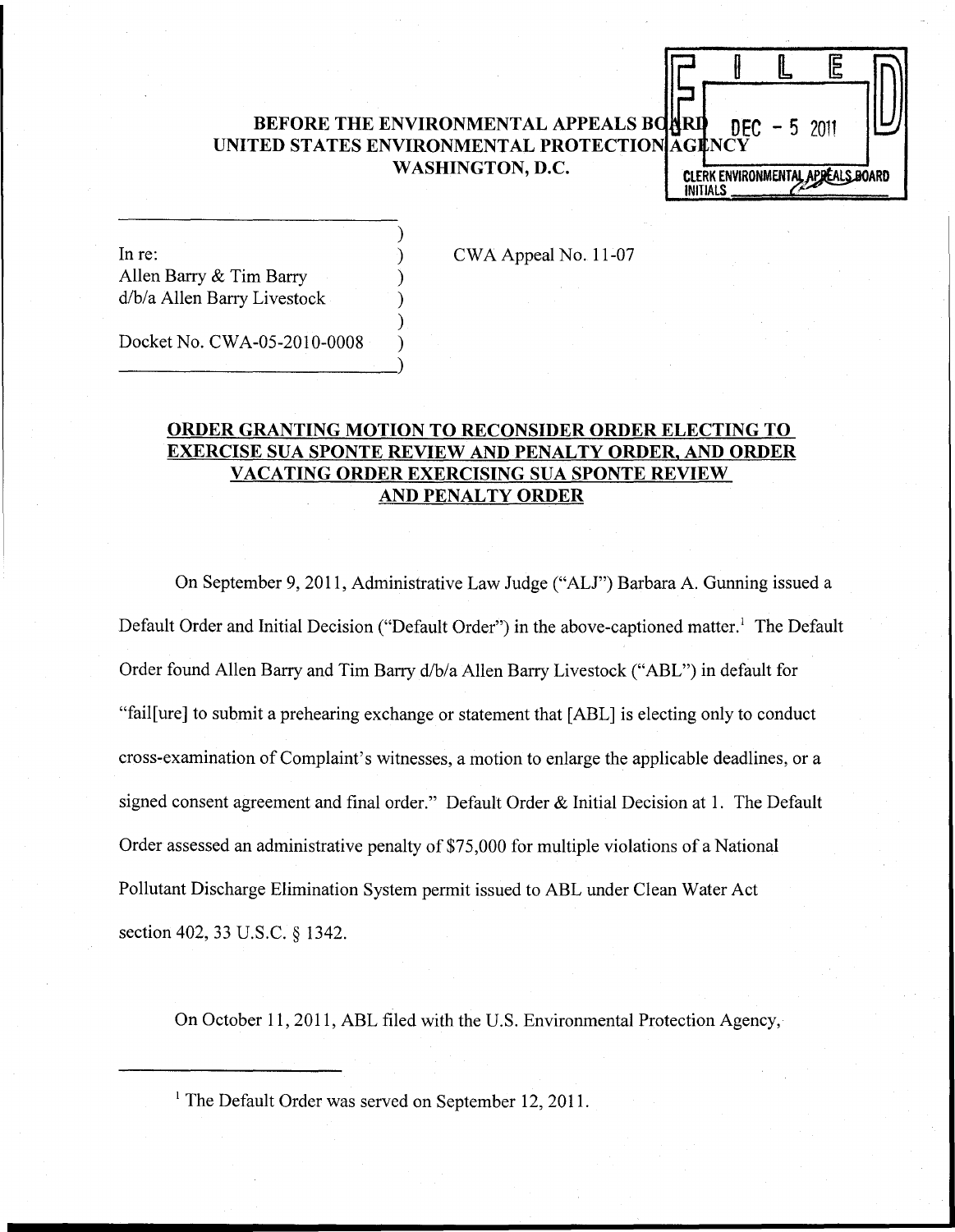Region 5 ("Region") Regional Hearing Clerk a motion to set aside the Default Order. However, the Environmental Appeals Board ("Board" or "EAB") did not receive notice that a motion to set aside had been filed, and on October 27,2011, the Board elected to review the matter pursuant to its sua sponte authority under 40 C.F.R. § 22.30(b). The Board issued a final order in this matter, the Order Electing to Exercise Sua Sponte Review and Penalty Order ("Sua Sponte Review Order"). As a result of the Board's order, on November 2,2011, ALl Gunning dismissed ABL's motion to set aside due to lack of jurisdiction.

By motion filed with the EAB on November 9,2011, ABL requested the Board reconsider the Sua Sponte Review Order, and/or stay the effective date of the order until a date subsequent to a ruling on ABL's Motion to Set Aside Default Order and Initial Decision ("Motion to Set Aside") by the ALl. ABL further noted that the Region had filed a response to the Motion to Set Aside<sup>2</sup> and that ABL "remain[s] ready, willing and able to file [its] Reply upon order of the EAB." Motion to Reconsider at 2.

By filing dated November 16, 2011, the Region responded to ABL's motion to reconsider. In particular, the Region argued that ABL's motion was untimely because it was filed more than ten days after the Board served its Sua Sponte Review Order. Response to Motion to Reconsider at 2.

40 C.F.R. § 22.32 provides that a motion to reconsider a final order must be filed within

<sup>2</sup> The Board had also not received notice that the Region had filed a response.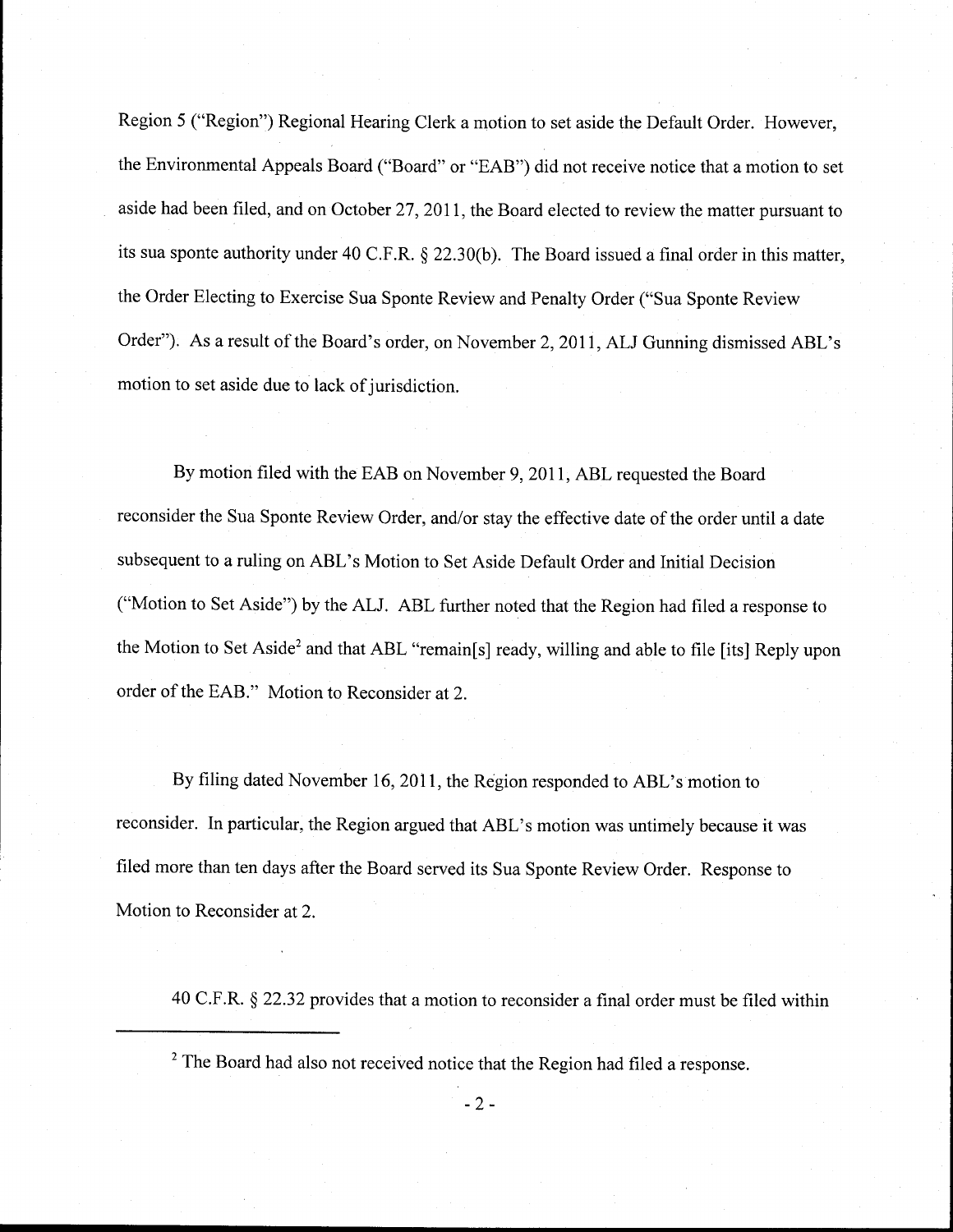ten days after service of the final order, and section 22.7 adds that "[w]here a document is served by first class mail or commercial delivery service, but not by overnight or same-day delivery, 5 days shall be added to the time allowed by these Consolidated Rules of Practice for the filing of a responsive document." 40 C.F.R. § 22.7(c). In this case, the Default Order was served by first class U.S. mail. Accordingly, the filing deadline for a motion to reconsider the Default Order was no later than fifteen days after the October 27,2011 service of the Sua Sponte Review Order, November 11,2011, a federal holiday. "When a stated time expires on a Saturday, Sunday or Federal holiday, the stated time period shall be extended to include the next business day." *Id.*  § 22.7(a). Thus, the deadline for filing a motion to reconsider the Sua Sponte Review Order was November 14,2011, rendering ABL's November 9, 2011 motion to reconsider timely.

Motions for reconsideration of final orders, such as the Sua Sponte Review Order in this case, must "set forth the matters claimed to have been erroneously decided and the nature of the alleged errors." 40 C.F.R § 22.32. Reconsideration is generally reserved for cases in which the Board has made a demonstrable error, such as a mistake of law or fact. *In re Knauf Fiber Glass, GmbH,* PSD Appeal Nos. 98-3 through 98-20, at 2 (EAB Feb. 4, 1999) (Order on Motions for Reconsideration); *see also in re Pepperell Assocs.,* CWA Appeal Nos. 99-1 & 99-2 (EAB June 28, 2000) (Order Denying Reconsideration) (denying reconsideration in a Clean Water Act penalty case based on respondent's failure to identify a demonstrable error of fact or law). Federal courts employ a similar standard. *See, e.g., Ahmed* v. *Ashcroft,* 388 F.3d 247,249 (7th Cir. 2004) (noting that the rule governing motions for reconsideration, applies generally, and that "[t]o be within a mile of being granted, a motion for reconsideration has to give the tribunal

- 3 -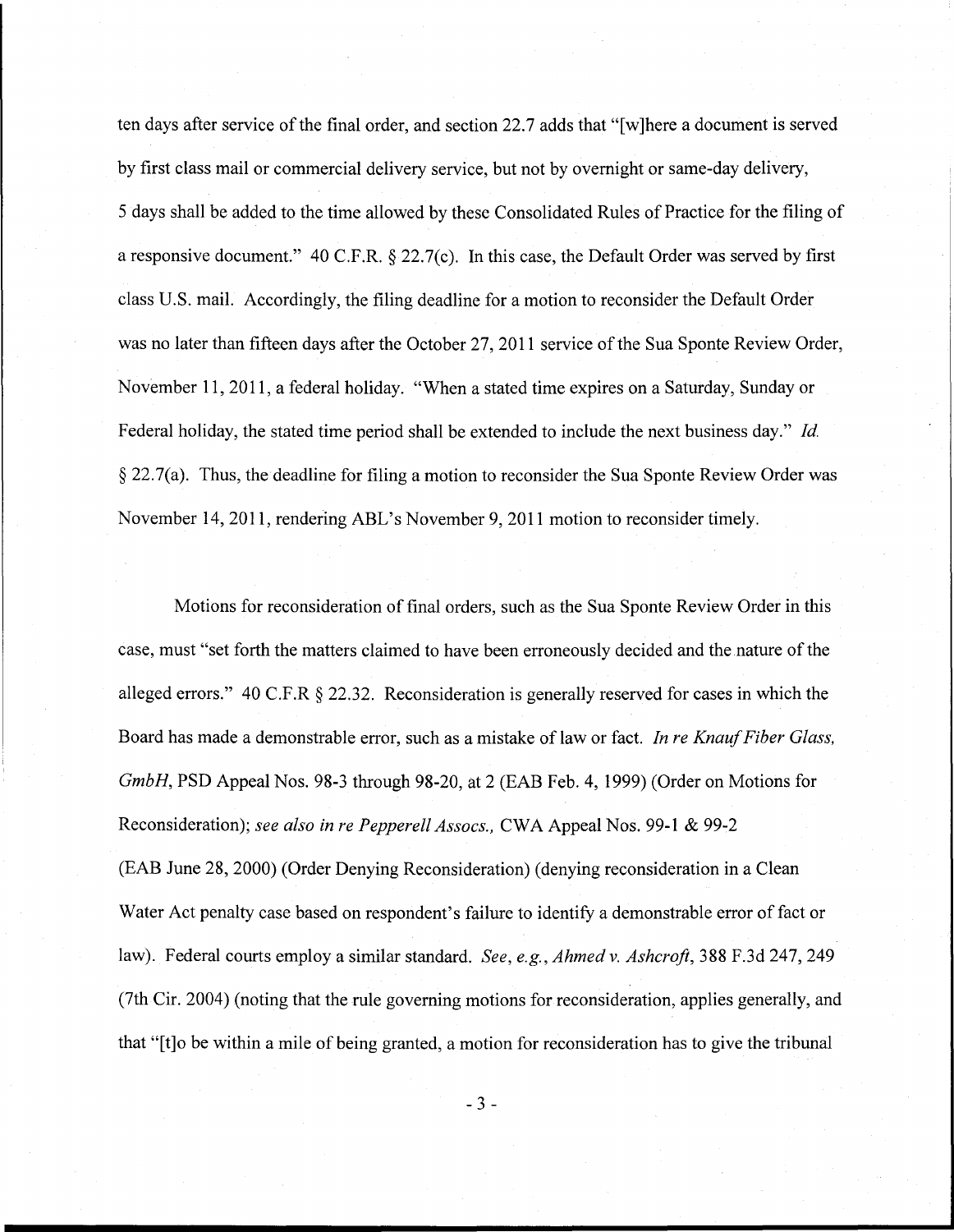to which it is addressed a reason for changing its mind," such as "a change of law" or "perhaps an argument or aspect of the case [that] was overlooked") (quoting *In re Cerna,* 20 I&N Dec. 299,402 n.2 (BIA 1991); *Publishers Res., Inc.* v. *Walker-Davis Publ'ns, Inc.,* 762 F.2d 557,561 (7th Cir. 1985) ("Motions for Reconsideration serve a limited function: to correct manifest errors oflaw or fact or to present newly discovered evidence.") (quoting *Keene Corp.* v. *Int'l Fidelity Ins. Co.,* 561 F. Supp. 656, 665-66 (N.D. Ill. 1982), *aff'd,* 736 F.2d 388 (7th Cir. 1984»; *see also Arcega* v. *Mukasey,* 302 Fed. Appx. 182, 185 (4th Cir. 2008) (quoting *Ahmed* v. *Ashcroft* and upholding the Board of Immigration Appeals' denial of a motion for reconsideration because the petitioner failed to show how the Board erred as a matter of law or fact in reaching its decision).

In this case, the Board had not received notice that the motion to set aside the Default Order was filed, as it should have,<sup>3</sup> and the Board consequently issued an order that constituted a final order while the Motion to Set Aside was pending before the ALl. Under the Part 22 rules that govern this proceeding, "[t]he final decision of the Presiding Officer shall become a final order 45 days after its service upon the parties and without further proceedings unless \* \* \* [a] party moves to set aside a default order that constitutes an initial decision  $\lceil \cdot \rceil$  or  $\ast \ast \ast$  [t]he Environmental Appeals Board elects to review the initial decision on its own initiative. 40 C.F.R. § 22.27(c). Although Part 22 is silent as to the consequences of both a party moving to set aside such a default order and the Board electing to review the initial decision sua sponte

<sup>&</sup>lt;sup>3</sup> Regional Hearing Clerks are reminded to immediately notify the Board of any motions filed after the initial decision has been issued – such as a motion to set aside a default order that constitutes an initial decision or a motion to reopen a hearing – that may bear on the Board's jurisdiction or the timing relative to the Board's decision to review an initial decision on a sua sponte basis.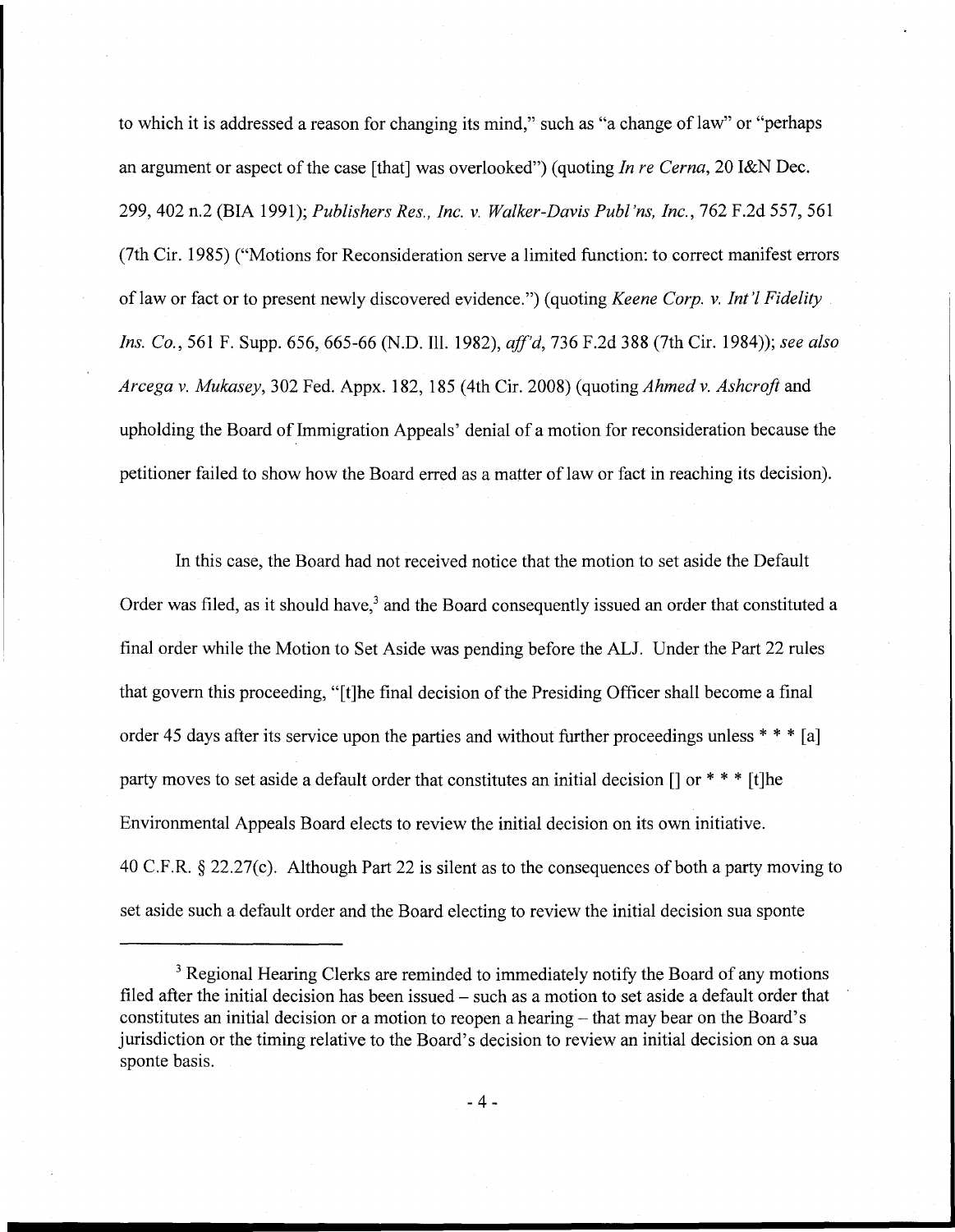within the forty-five day period, the rules grant the Board the discretion to resolve such procedural gaps. 40 C.F.R. § 22.1(c); *see also id.* § 22.4(a)(2).

Section 22.28(b), which provides that the filing of a motion to reopen a hearing expressly stays the deadlines for appeal or Board review of the initial decision on a sua sponte basis, is instructive in determining the procedural effect of the filing of a motion to set aside a default order that constitutes an initial decision. As with the filing of a motion to set aside a default order, an appeal of the initial decision, or the Board's election to review an initial decision sua sponte, the filing of a motion to reopen a hearing prevents an initial decision from automatically becoming a final order after forty-five days. 40 C.F.R. § 22.27(c). Although section 22.27(c) does not specify the effect a filed motion to set aside a default order has on the appeal or sua sponte review deadlines, the Board believes that it is similar to the effect of a filed motion to reopen a hearing in section 22.28(b): stayed deadlines for appeal or for Board election to review the initial decision. Accordingly, the Board construes section 22.27(c) to mean that a timelyfiled motion to set aside a default order that constitutes an initial decision results in the matter remaining within the Presiding Officer's, here the ALl's, purview while the motion to set aside is pending.

**In** this case, unbeknown to the Board, at the time it issued the Sua Sponte Review Order, jurisdiction still rested with the ALl. Under these circumstances, the Board grants ABL's motion to reconsider. Additionally, the Board vacates its Order Electing to Exercise Sua Sponte Review and Penalty Order. Finally, the Board observes that the ALl's Order Dismissing Motion to Set

- 5 -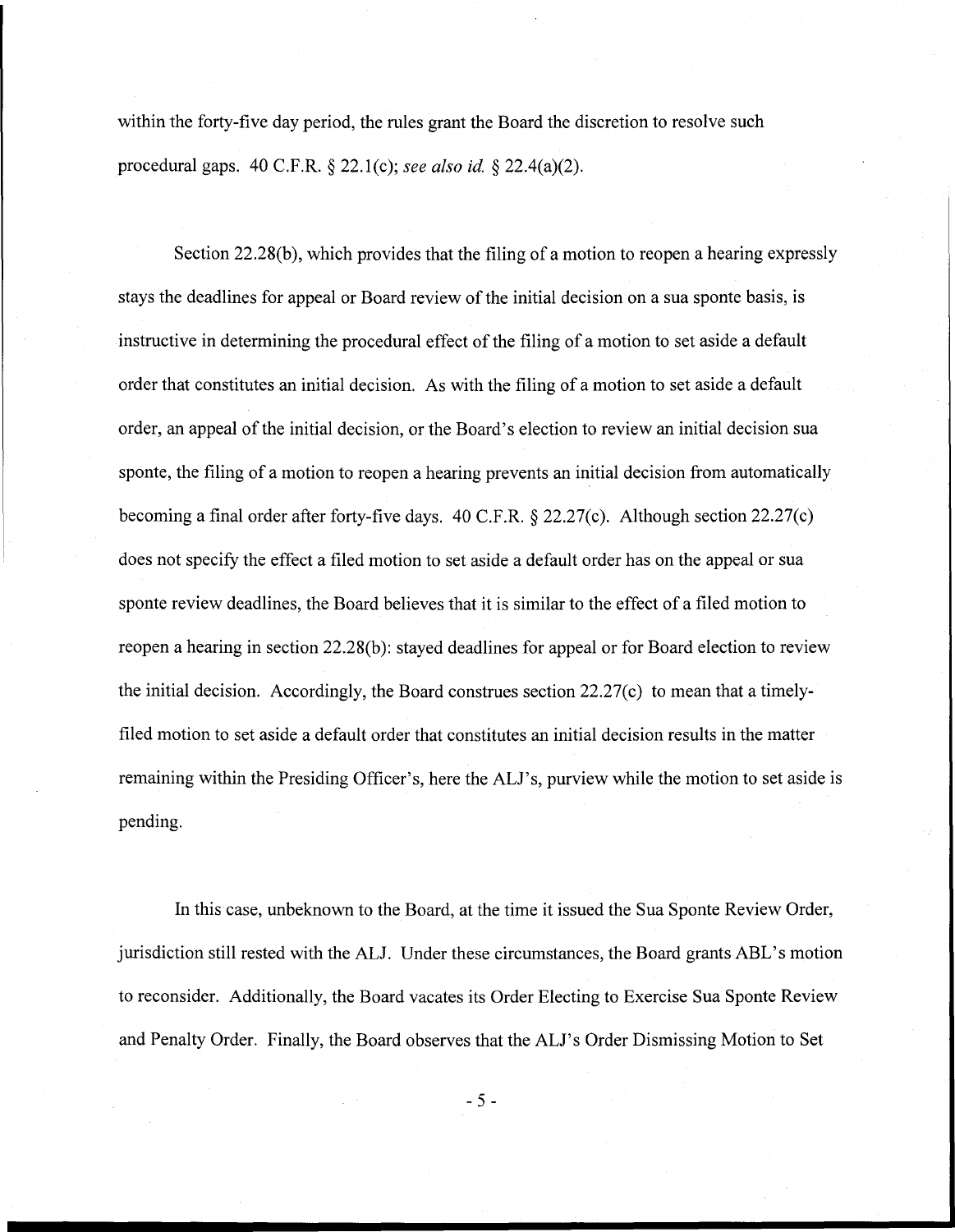Aside Default Order and Initial Decision is based on the now vacated Order Electing to Exercise Sua Sponte Review and Penalty Order. In light of the instant Board order, proceedings before the ALJ are reinstated, and the ALJ should take such further action as she deems necessary and appropriate.

So ordered.

# Dated:  $\frac{12}{5}$ |*y*|

 $_{\rm By:}$  (havly). Nechan

harles J. Sheehan Environmental Appeals Judge

<sup>4</sup> The two-member panel deciding this matter consists of Environmental Appeals Judges Charles J. Sheehan and Anna L. Wolgast. *See* 40 C.F.R. § 1.25(e)(1).